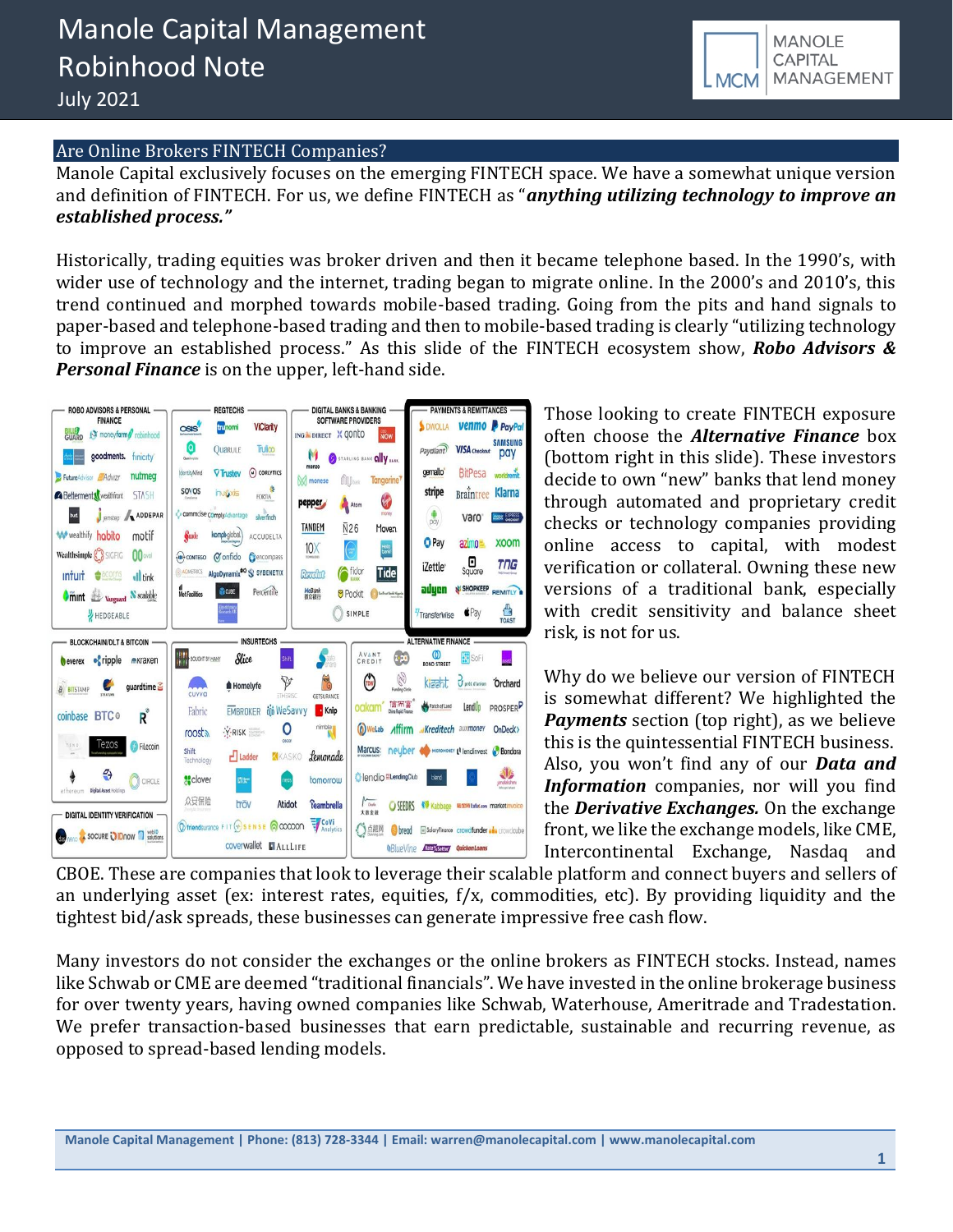# Manole Capital Management Robinhood Note July 2021



Robinhood (HOOD):



This week (on Thursday, July 29, 2021), Robinhood will conduct its IPO, trade under the ticker HOOD and raise roughly \$2+ billion of new capital. The IPO is being led by Goldman Sachs and JP Morgan, who also organized and provided a \$600 million revolver / credit line for Robinhood. Like most IPO's nowadays, there will be three classes of shares. Class A (roughly  $1/3<sup>rd</sup>$  of shares) are being reserved for existing Robinhood customers. Class B shares carry 10 votes each and will be owned by executives of the company. Class C shares have no voting rights.

Robinhood will likely be one of the "hottest" and most interesting IPO's of the year, certainly since Coinbase's direct listing in mid-April 2021. COIN had an initial \$250 reference price and opened up at \$381 per share. Over the course of its first day, it

peaked at \$429.54 per share, but then fell. As of now, COIN has settled in at roughly \$250 per share or a market cap of \$52 billion.

Once public, the expected market cap of Robinhood will be in the \$35 billion range. Using their several hundred page long **SEC S-1 filing (click here)**, we wanted to take a quick look at how Robinhood generates its revenue and what kind of metrics and profitability it has.

## Schwab vs Robinhood:

It isn't good enough to have a wonderful and altruistic motto stating that its mission *"is to democratize finance for all.*" We want to dive into the metrics and financials and compare Robinhood to its largest competitor and rival, Charles Schwab.

As we conducted our analysis on Robinhood, we wanted to compare it to Schwab, which has already reported 2nd quarter 2021 results (on July 16th, 2021).

## Schwab (SCHW):

Before we dive into Robinhood, we thought it would be helpful to do a detailed business breakdown of the online brokerage leader, Charles Schwab.

When we initially began to analyze Schwab (in the late-1990's), the primary source of its revenue came from trading commissions. If one were to look back two decades, over 80% of Schwab's revenue came from one-time client trading, while roughly 20% was generated off of assets. Back then, if a retail customer wanted to trade a security, he/she might have \$75 to \$100 in



commissions per trade. Schwab's revenue mix has totally reversed itself and now trading is one of its smallest segments.

Over the last decade or two, Schwab has emphasized the more predictable and recurring revenue aspects of its business. Schwab's institutional business and asset management business continued to grow, as the market climbed higher. Its mutual fund and ETF supermarket has become a powerhouse, now with \$229 billion of assets. Another component of Schwab's asset management business is cash management. There always is a residual amount of cash in a client's account. During periods of stress, cash balances tend to rise (into the high-teens of total assets) and during market rallies, cash balances are much lower. For example,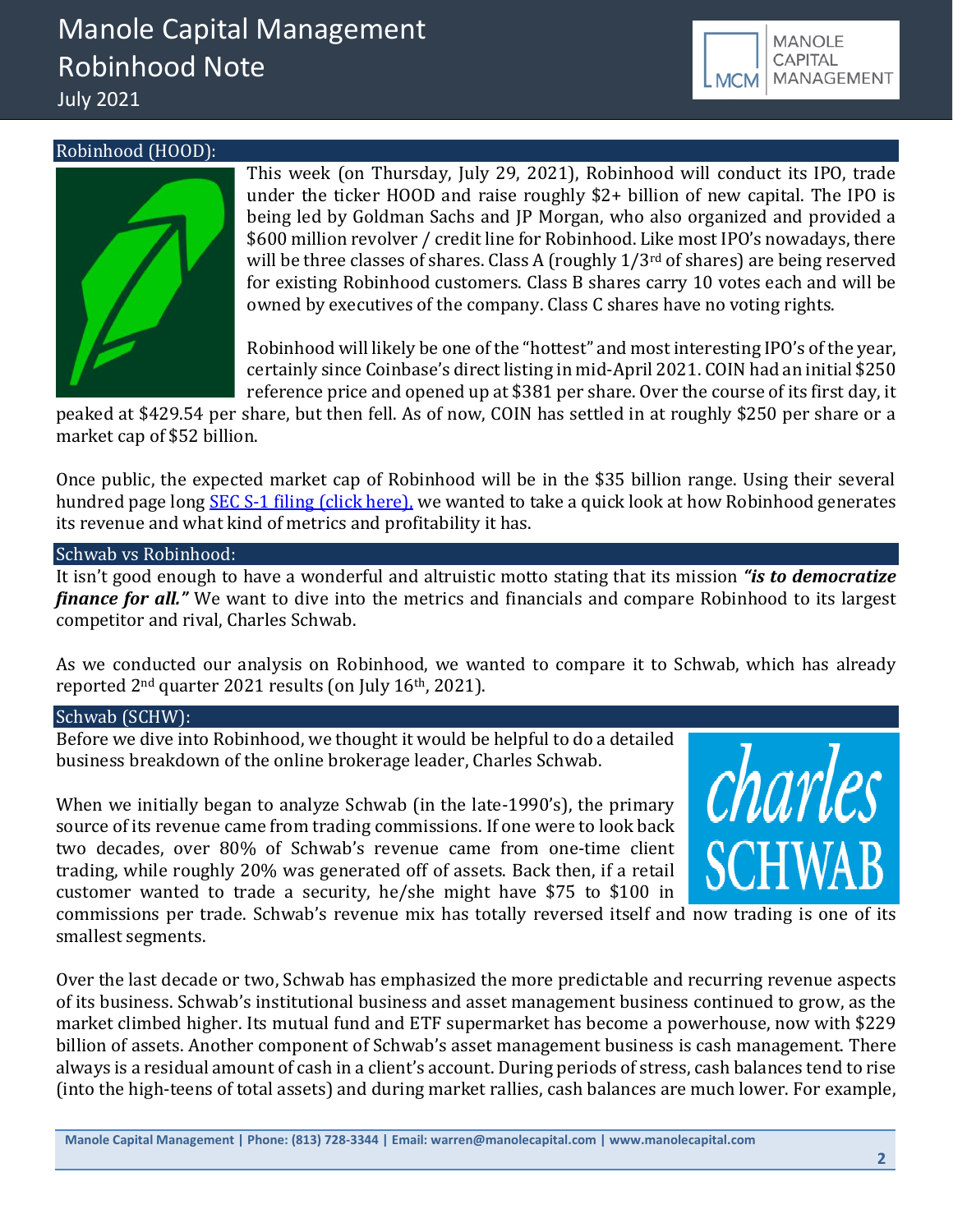

in the 2nd quarter of 2021, cash balances as a percentage of Schwab's total assets, were 10.5%. Years ago, when interest rates were much higher, Schwab had a remarkably profitable money market business. It was able to charge fairly high management fees, and still provide a safe (albeit modest) yield to investors. That changed when interest rates fell towards zero. This forced Schwab into rebates, so clients could earn at least 1 basis point. Schwab responded by migrating client cash from its money market fund business into its regulated bank.

Instead of just focusing on the self-directed retail customer, Schwab leveraged its technology and platform for independent financial advisors. Some investors simply feel more comfortable with a financial advisor, and do not realize their advisor is actually having Schwab handled many of their back office and infrastructure issues. This very profitable division used to be called Institutional Services, but now Schwab calls it Advisor Services. Many still view Schwab as a retail-centric firm, but the assets are very balanced between Investor Services (i.e., retail) and Advisor Services.

In the 2nd quarter of 2021, Investor Services had \$4.1 trillion in assets (55% of total assets, up 86% YoY and 7% QoQ) versus Advisor Services at \$3.4 trillion (45% of total assets, up 82% YoY and 7% QoQ). Just looking at the asset mix isn't enough for us, as we want to decipher profitability by segment.

The number of financial metrics and information the Schwab provides on a monthly and quarterly basis is impressive. If you wish to view the documents we used in this analysis, [click here.](https://content.schwab.com/web/retail/public/about-schwab/schw_q2_2021_earnings_release.pdf) However, to understand the profitability of Investor Services versus Advisor Services, one needs to look on page 58 of their quarterly 10q.

> THE CHARLES SCHWAB CORPORATION **Notes to Condensed Consolidated Financial Statements** (Tabular Amounts in Millions, Except Per Share Data, Ratios, or as Noted) (Unaudited)

Financial information for the segments is presented in the following table:

|                                          | <b>Investor Services</b> |   |       |   | <b>Advisor Services</b> |   |      |   |       | Total |       |
|------------------------------------------|--------------------------|---|-------|---|-------------------------|---|------|---|-------|-------|-------|
| Three Months Ended March 31.             | 2021                     |   | 2020  |   | 2021                    |   | 2020 |   | 2021  |       | 2020  |
| <b>Net Revenues</b>                      |                          |   |       |   |                         |   |      |   |       |       |       |
| Net interest revenue                     | \$<br>1,454              | S | 1,128 | S | 457                     | S | 444  | S | 1,911 | S     | 1,572 |
| Asset management and administration fees | 742                      |   | 600   |   | 274                     |   | 227  |   | 1.016 |       | 827   |
| Trading revenue                          | 1.097                    |   | 119   |   | 119                     |   | 69   |   | 1.216 |       | 188   |
| Bank deposit account fees                | 254                      |   |       |   | 97                      |   |      |   | 351   |       |       |
| Other                                    | 178                      |   | 20    |   | 43                      |   | 10   |   | 221   |       | 30    |
| Total net revenues                       | 3,725                    |   | 1,867 |   | 990                     |   | 750  |   | 4,715 |       | 2,617 |
| <b>Expenses Excluding Interest</b>       | 2.109                    |   | 1,154 |   | 646                     |   | 416  |   | 2,755 |       | 1,570 |
| Income before taxes on income            | 1,616                    |   | 713   |   | 344                     |   | 334  |   | 1,960 |       | 1,047 |

As you can see here, from their 1st quarter 10q, Investor Services represents 79% of Schwab revenue and Advisor Services is 21%.

The margins between the two segments also dramatically differs. Investor Services, which is 82% of income before taxes, generates an impressive 43.4% margin, while Advisor Services, which is 18% of income before taxes, posted a margin of 34.7%.

From our perspective, we think the Investor Services segment is outperforming, because volumes were fantastic in the 1st quarter. As this settle down and volumes decline, we

anticipate margins might decline. Either way, businesses that can sustainably generate 41.6% margins are inspiring. The takeaway, even before we dive into breaking down revenue, is that Schwab has multiple businesses, generating predictable, recurring revenue.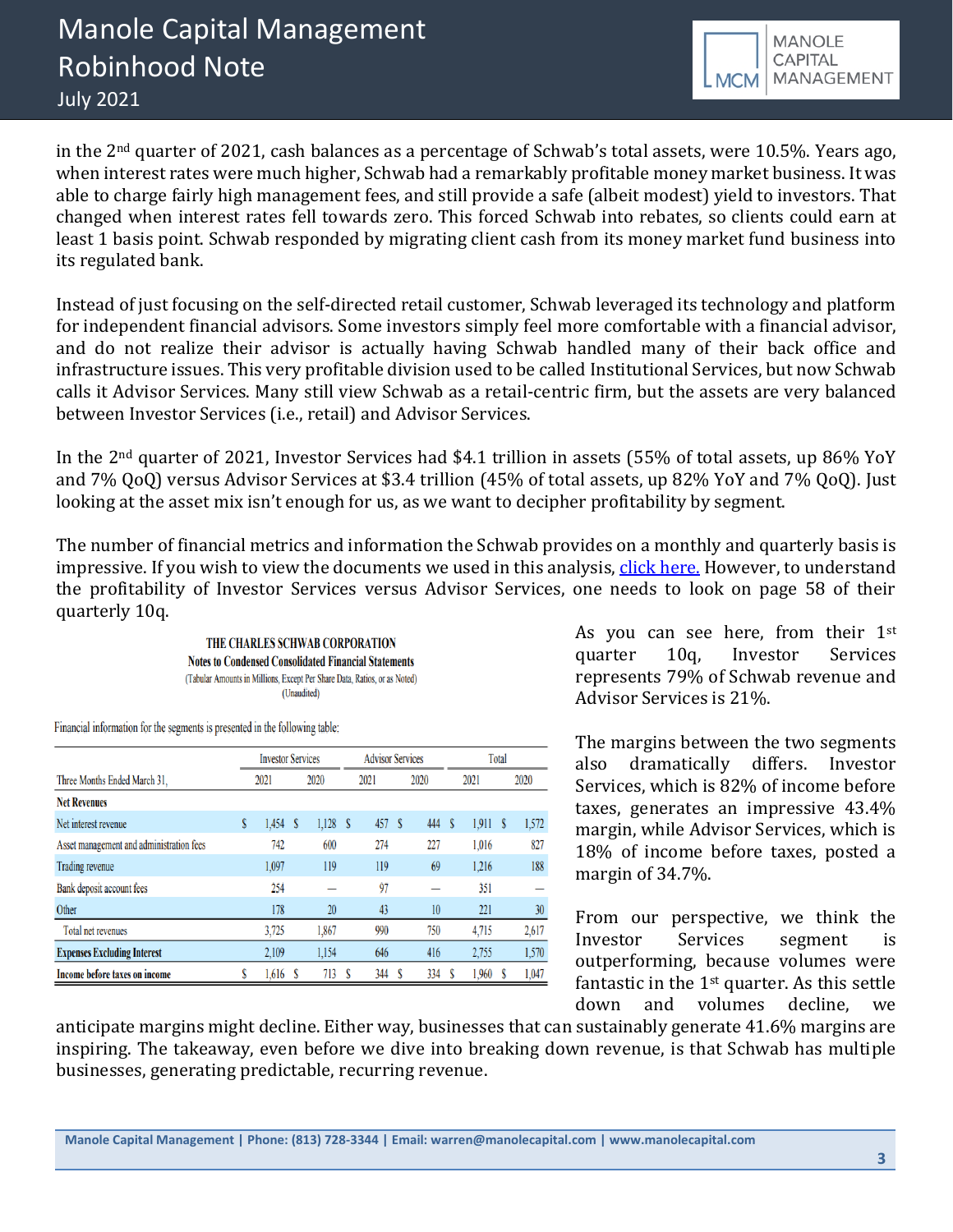## "Free" Trading:

Fast forward to October 1st, 2019, primarily from pressure from "free" trading players like Robinhood, Schwab lowered equity commissions from \$4.99 per trade to \$0.00. Almost immediately (with a couple of weeks), TD Ameritrade, Fidelity and E\*Trade followed suit.

Since trading revenue was much larger at TD Ameritrade, its stock fell over (20%). Within a quarter or two, Schwab announced the acquisition of TD Ameritrade, in a \$22 billion deal (closing a year later, on October  $6<sup>th</sup>$ , 2020). It combined two of the largest and best online brokerages, with over \$7.5 trillion of assets (all-time record high) and over 35 million accounts.

We have published notes about "free" trading and how we believe there really is no "free" lunch, especially on Wall Street. Retail clients placing market orders may not be getting the greatest execution for their orders. As transactions go from lit exchanges (New York Stock Exchange or Nasdaq) to dark pools, the participants change. Call us crazy, but we prefer to pay a modest commission to trade, if we can get superior execution of our trades.

October 2019 was a noticeable shift in the entire online brokerage industry. Having trades at \$0.00 spurred retail interest and generated massive volumes. Those businesses that were dependent on trading commissions were forced to adapt. Some did and some have disappeared. From our perspective, we do not want to spend too much time discussing past events. Instead, we want to look forward and try our best to understand how the industry will evolve and adapt. We believe those that have diversified revenue streams and predictable, sustainable, recurring revenue are likely to succeed. Those that are a "one-trick pony" might struggle.

#### M&A:

In 2019, the move to "free trading" spurred significant industry M&A. Schwab purchased TD Ameritrade and Morgan Stanley bought E\*Trade. How has the acquisition of TD Ameritrade been going so far for Schwab? Well, it has 3 consecutive quarters of over 1 million accounts, and it opened 1.7 million in the 2<sup>nd</sup> quarter of 2021.

Morgan Stanley also seems quite pleased with their purchase of E\*Trade. Will this industry continue to consolidate around a handful of names? Schwab is likely done with their large deals and may not be allowed to purchase additional online brokers.

There aren't too many publicly-traded online brokers left. Could Interactive Brokers (ticker IBKR) be an attractive asset for a larger brokerage? IBKR has an excellent asset in their TWS trading platform and has been posting excellent results. Its pre-tax profit margins in the 2nd quarter was an amazing 67% and its customer accounts increased 61% to 1.4 million. Robinhood would be wise to consider purchasing IBKR to build out tand improve heir technology and infrastructure, but we highly doubt Chairman Thomas Peterffy and CEO Milan Galik are looking to sell. [Click here,](https://investors.interactivebrokers.com/en/index.php?f=1559&p=releases) to view IBKR's latest earnings report.



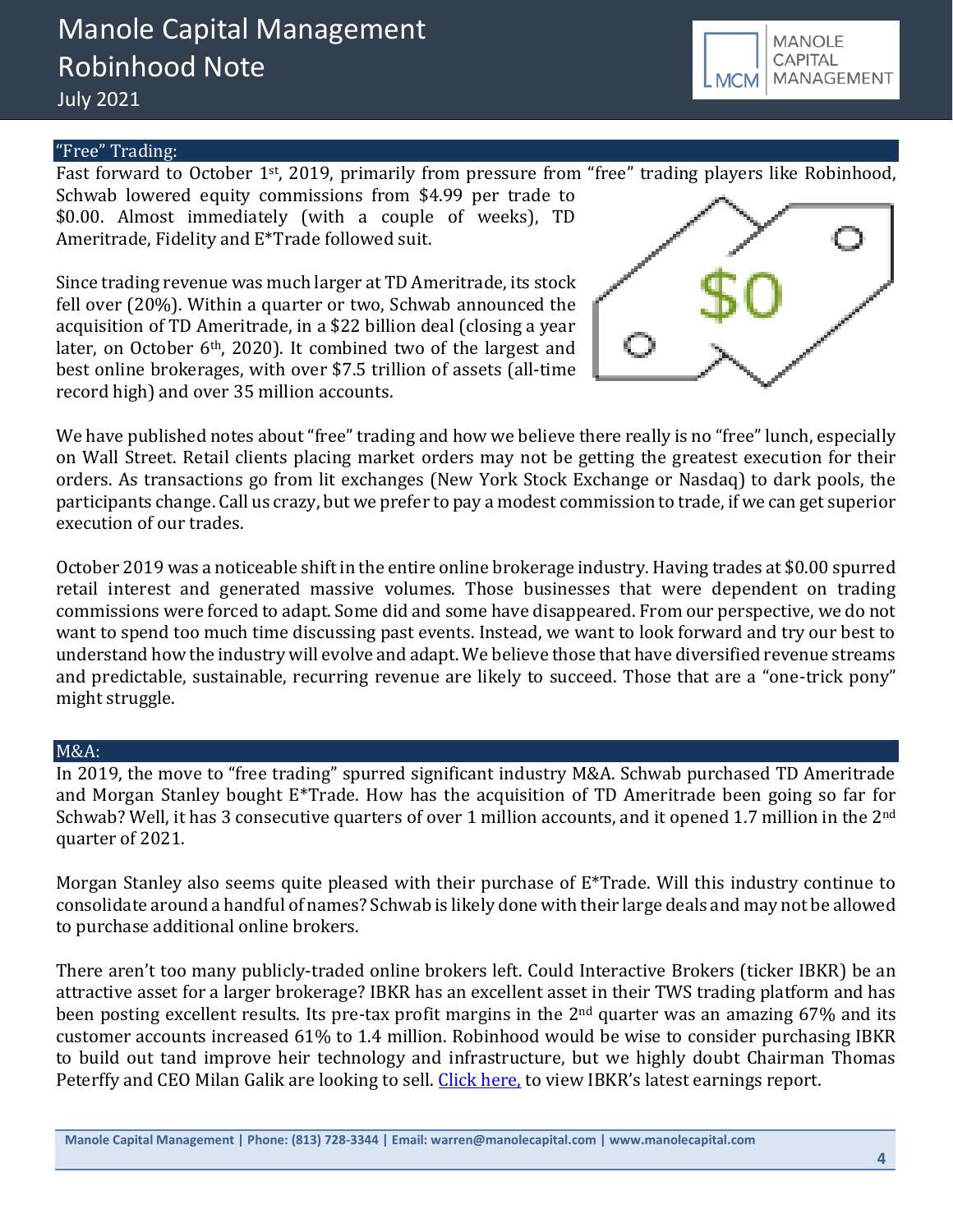

## Revenue:

To start our analysis, we wanted to breakdown the business by revenue line item. Not all revenue is alike; we want to examine the components of top-line revenue before we dive into company profits. The stock market tends to be very short-term focused. Today, the market is rewarding companies for profit-less revenue. We struggle with the widespread use of revenue multiples. For us, this valuation metric isn't valid. We do not have too many hard-and-fast investing rules, but all of our companies must generate free cash flow.

| Revenue:                           | Schwab 2 <sup>nd</sup> Otr 2021: |
|------------------------------------|----------------------------------|
| <b>Total Revenue</b>               | $$4,527 \text{ m}$               |
| QoQ growth                         | (4%)                             |
| YoY growth                         | 85%                              |
| <b>Run Rate Revenue</b>            | \$18.1 B                         |
| <b>Est'20 Pmt For Order Flow %</b> | 6%                               |

Schwab's revenue mix is diverse. In the  $2<sup>nd</sup>$  quarter of 2021, 43% came from net interest revenue (up 40% YoY and 2% QoQ), 23% came from asset management and administration fees (up 31% YoY and 3% QoQ), 21% came from trading revenue (down 21% QoQ), and 13% came from bank deposit account fees and other.

# **Schwab's Net Interest (43% of Total Revenue):**

If one wants to understand the largest component of Schwab's revenue, you need to look at its balance sheet. There are over \$530 billion of interest-earning assets, generating an average yield or spread of 1.46%. The largest piece of this comes from its available for sale securities  $(2/3^{rd}s)$  earning 1.28%, but there is also good revenue coming from brokerage client receivables and securities lending (over 3.18% yield). On the flip side of the assets are Schwab's funding sources. Bank deposits represent 69% of the total funding sources and the average yield is a measly 1 basis point. This is the quick summary and breakdown of Schwab's \$1.9 billion in 2nd quarter 2021 net interest revenue.

# **Schwab's Asset Management (23% of Total Revenue):**

This is arguably the most attractive component of Schwab's revenue. The stock market loves asset-based recurring revenue. This revenue stream is generated by \$1.7 trillion in mutual funds, ETF's and CTF's, where Schwab earns a modest 11 basis points. \$157 billion of money market fees earn 7 basis points (after rebates), \$415 billion in Schwab equity and bond funds and ETF's earn 9 basis points, Schwab's Mutual Fund OneSource has \$229 billion of assets earning 32 basis points and \$896 billion is in third-party mutual funds and ETF's earning another 8 basis points. A few years ago, Schwab began to offer fee-based and nonfee -based advice offering, which now has \$536 billion earning 37 basis points.

# **Schwab's Trading (21% of Total Revenue):**

Some are surprised to see that Schwab still earns trading revenues, considering equity trading is free, right? Well, options trading is still profitable for all online brokerages. Schwab breaks down "derivative trades as a percentage of total trades" and it currently sits at 20.6%. The vast majority of these derivative trades are option trades. During the 2<sup>nd</sup> quarter, Schwab executed over 6 million revenue trades per day, at a commission price of \$2.51 per trade.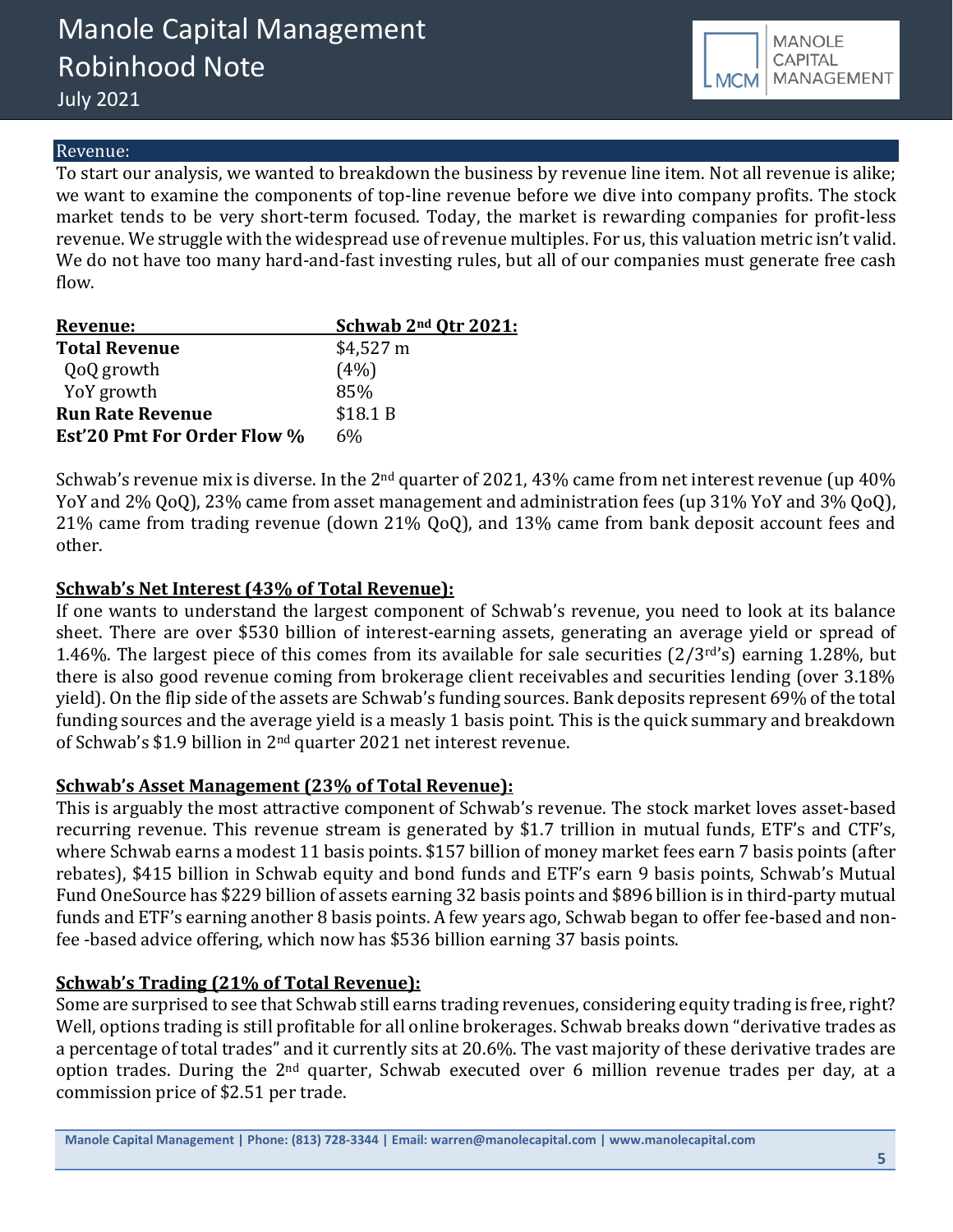

| Revenue:                    | Robinhood 1st Otr 2021: |
|-----------------------------|-------------------------|
| <b>Total Revenue</b>        | \$522 m                 |
| YoY growth                  | 309%                    |
| <b>Run Rate Revenue</b>     | \$2.1B                  |
| <b>Pmt For Order Flow %</b> | 81%                     |

Robinhood's revenue mix isn't nearly as diverse as Schwab's and there is no need to break down the details to extensively. In the 1st quarter of 2021, 81% came from Transaction-based revenues (up 340% YoY), 12% came from Net Interest Revenues (up 160% YoY) and 7% was from Other.

During its IPO roadshow, Robinhood provided a preliminary 2<sup>nd</sup> quarter 2021 revenue range of \$546 million to \$574 million. At the mid-point, this implies 7% quarter-over-quarter growth, off of a very difficult comparison. Based upon this, Robinhood is hoping investors will highly value its revenues.

## Payment For Order Flow (PFOF):

Looking at Robinhood's S-1 document, we can see that the vast majority of its revenue is generated from payment for order flow or PFOF. It was over 75% of the total in 2020 and it grew to 81% in the 1st quarter of 2021. Last quarter, PFOF at Robinhood increased by more than 300% and 59% of it is coming from just four key market makers.

In Robinhood's S-1 filing, it stated that from January 2020 through March 2021, it provided customers with approximately \$1.5 billion in price improvements. Also, it claims that it saves its customers as much as \$1.6 billion in crypto transaction fees and \$700 million in option contract fees (versus their competitors).

TD Ameritrade used to accept PFOF, so it still represents a modest amount of Schwab's revenue (6% of 2020 revenue). While E\*Trade accepted PFOF, both Fidelity and Interactive Brokers do not. Regardless of your opinion of PFOF, it has been around for years. Without PFOF, we do not believe Robinhood would have ever been able to offer its retail customers "free trading". By lowering commissions to \$0, retail engagement and interest in the stock market has skyrocketed.

The best argument to keep the existing PFOF model in place comes from publicly-traded Virtu (ticker VIRT). It has published an 18-page document *(click here)* showing how it aggressively competes with Citadel and Susquehanna for retail order flow. The presentation shows how market makers provide price improvement for a brokerage's clients.

The SEC amended its rules in November of 2018, regarding broker-dealer disclosures of order handling and routing, but that was under the prior administration. On February 18, 2021, a US Congressional hearing (related to Robinhood's late-January 2021 trading restrictions) provided some negative publicity and scrutiny of PFOF. Leading this banning of PFOF argument is newly anointed Chairman of the SEC, Gary Gensler. He published some very aggressive comments, [which can be viewed here.](https://www.sec.gov/news/speech/gensler-global-exchange-fintech-2021-06-09) There is no doubt that PFOF has become more and more important, as the market embraces dark pools of liquidity, computergenerated buy/sell programs, and other technological advances.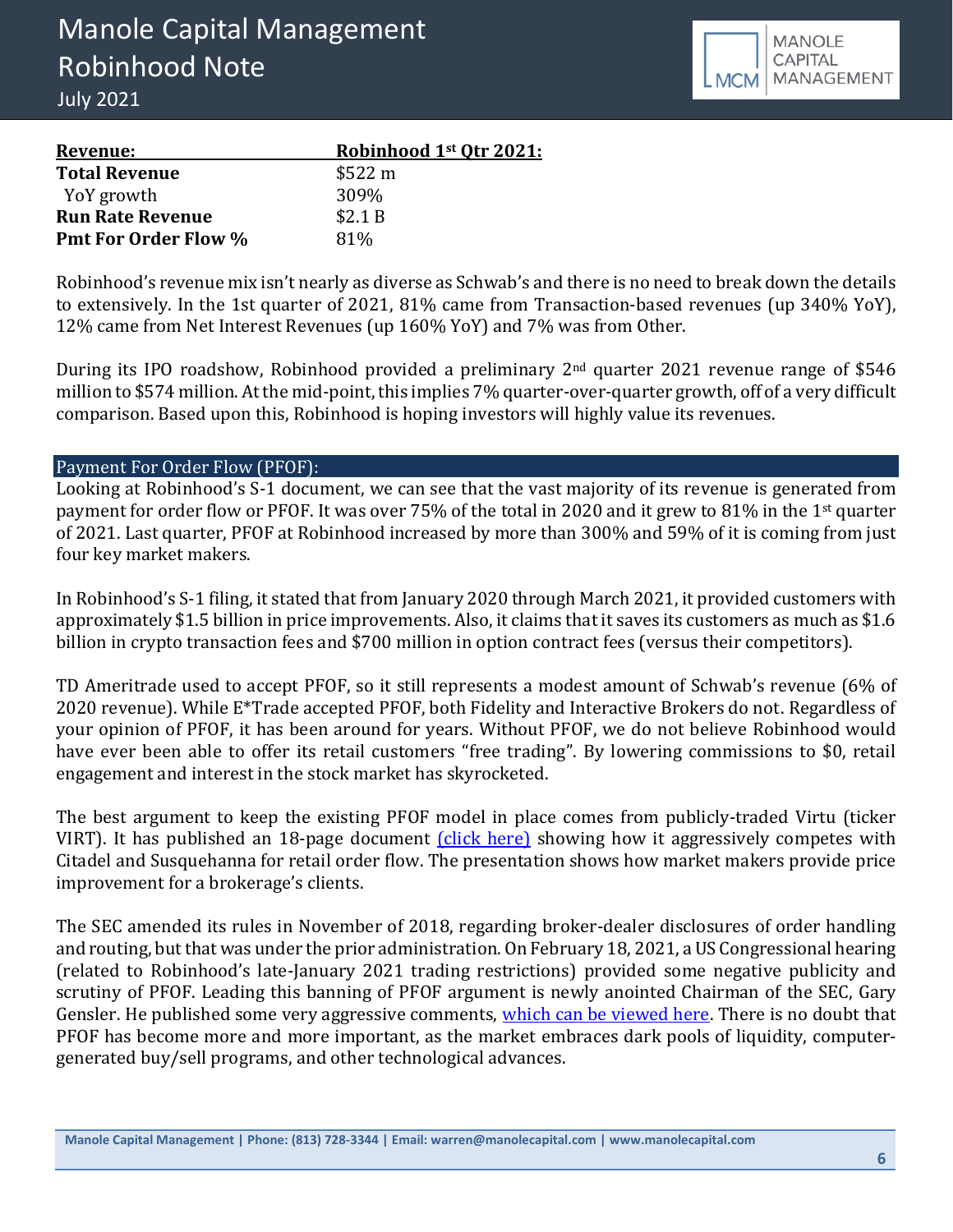# Manole Capital Management Robinhood Note July 2021

During the 1st quarter of 2021, the largest market maker (Citadel) paid over \$475 million in PFOF. Will Robinhood be able to wean itself off of its PFOF?

Over the next couple of months, we will likely publish a note on our opinions on PFOF, providing our thoughts and opinions. Over the 2nd half of 2021, we anticipate PFOF will remain a very controversial topic, especially since it appears to be in the SEC's crosshairs.

#### Fractional Shares & New Investors:

Another item to mention in the trading category is that both firms offer fractional shares. We believe this is a wonderful new development, where investors can invest as little as \$5 to own fractional shares in a vast number of companies.

Another interesting metric is that Robinhood claims that over 50% of its investors are "first time" investors. We think it is wonderful that so many new investors are embracing the stock market and saving for their future. The bigger question for us is whether or not Robinhood can keep these customers satisfied. While some customers might like the mobile platform (for their first brokerage account), will they stick with Robinhood as the account grows? Will they migrate to an established firm when they value research or a physical branch? Only time will tell…

#### Assets:

As we discussed before, Schwab provides its retail or advisor customers a broad range of assets, across ETF's, equities, proprietary or 3rd party funds, and fixed income. For placement in its OneSource marketplace, Schwab earns a steady, asset-based fee.

| Assets:             | Schwab 2 <sup>nd</sup> Otr 2021: |
|---------------------|----------------------------------|
| <b>Mutual Fund</b>  | \$2,271 B                        |
| % of Total          | 30%                              |
| ETF's               | \$1,404 B                        |
| % of Total          | 19%                              |
| Equity              | \$2,989 B                        |
| % of Total          | 39%                              |
| <b>Fixed Income</b> | \$360 B                          |
| % of Total          | 5%                               |
| <b>Total Assets</b> | \$7,575 B                        |
| QoQ growth          | 7%                               |
| YoY growth          | 84%                              |
|                     |                                  |



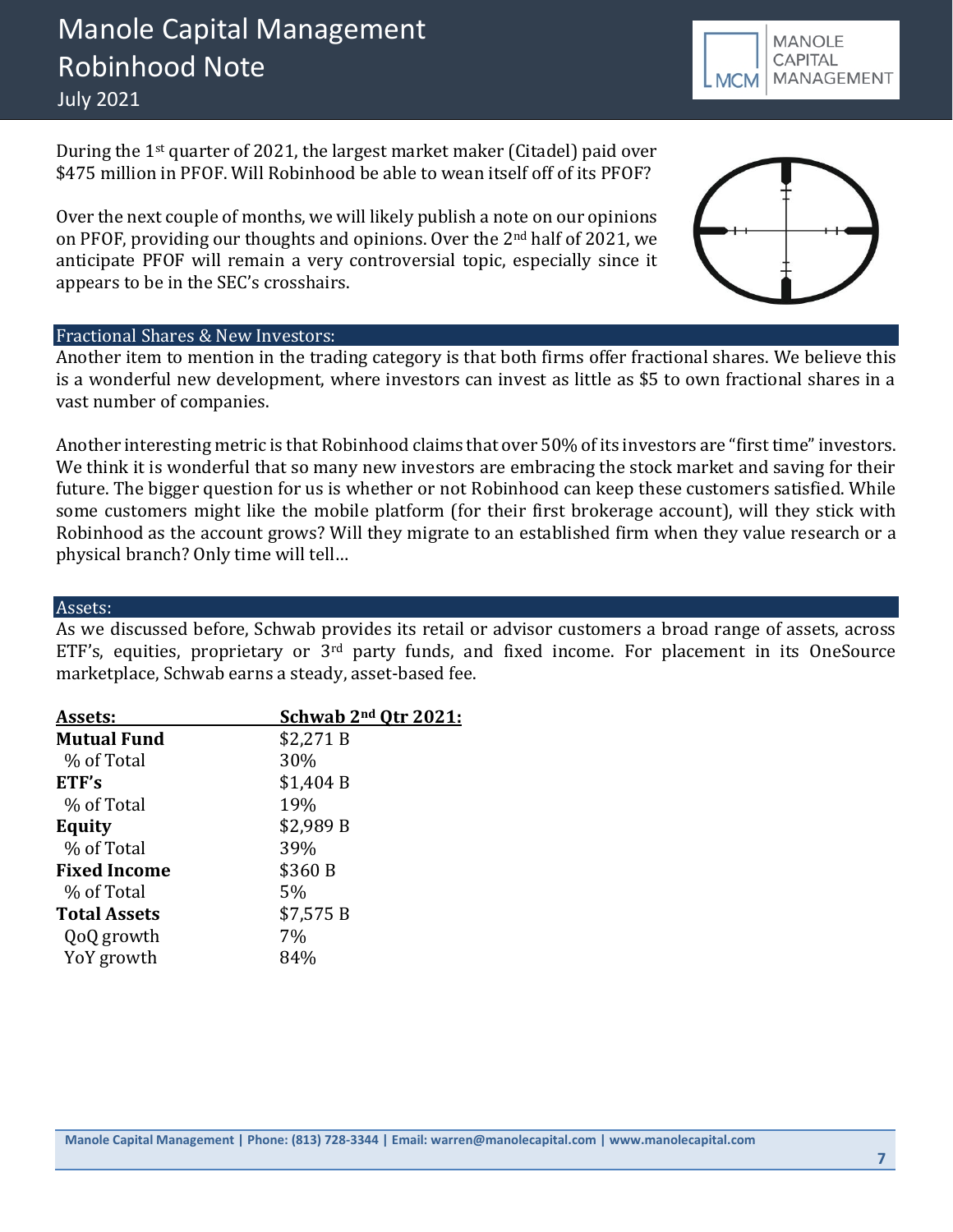

Unfortunately, as we continue to compare Schwab and Robinhood, we can see that Robinhood lacks assetbased revenues. With its 2nd quarter 2021 pre-release, Robinhood stated its assets under custody (or AuC) rose to \$102 billion. This nicely increased by over 25% quarter-over-quarter.

As you can see below, Robinhood breaks downs its AuC into equities, options, cryptocurrencies and cash. However, without PFOF from trading, Robinhood would not generate much in revenue. When Bitcoin is rising, offering trading in digital currencies can be attractive. In the 1st quarter of 2021, trading in Dogecoin was 6% of Robinhood's total revenues (per the S-1). We applaud Robinhood for adding digital currencies to their trading mix, but wonder the sustainability of that revenue stream when a joke digital currency is such a meaningful component of your revenue.

Robinhood wants to generate additional revenue, not just from trading, but by offering other valuable aspects of the brokerage business. Robinhood offers customers ETF's and mutual funds, but can it generate placement fees from these fund managers? Over the last several years, Robinhood has attempted to branch out and launch into new areas of financial services. In 2018, Robinhood tried to offer checking and savings accounts for its customers, but this was ultimately prohibited by regulators as being "misleading" and because of a lack of insurance. Also, Robinhood has tried to acquire a bank charter, but this has not yet been granted.

In its IPO roadshow, Robinhood talked about branching out into retirement services. Will it eventually try to create a payment franchise? What about offering lending services to its customer base? We believe Robinhood will continue to try to shift away from trading and one-time revenue sources.

The most logical and clearest path for this migration is margin lending. As you can see, margin balances are impressive, at over \$5.4 billion. These are shown as a negative balance, as it is borrowed assets, not AuC. This can be a very profitable source of spread-based revenue, especially in a rising stock market.

| Assets:                   | Robinhood 1st Otr 2021: |
|---------------------------|-------------------------|
| <b>Equities</b>           | \$65.1 B                |
| YoY growth                | 381%                    |
| % of Total                | 75%                     |
| <b>Options</b>            | \$2.0 B                 |
| YoY growth                | 250%                    |
| % of Total                | 2%                      |
| <b>Cryptocurrencies</b>   | \$11.6B                 |
| YoY growth                | 2,313%                  |
| % of Total                | 13%                     |
| <b>Cash held by Users</b> | \$7.6B                  |
| YoY growth                | 42%                     |
| % of Total                | 9%                      |
| <b>Margin Balances</b>    | (\$5.4) B               |
| YoY growth                | 619%                    |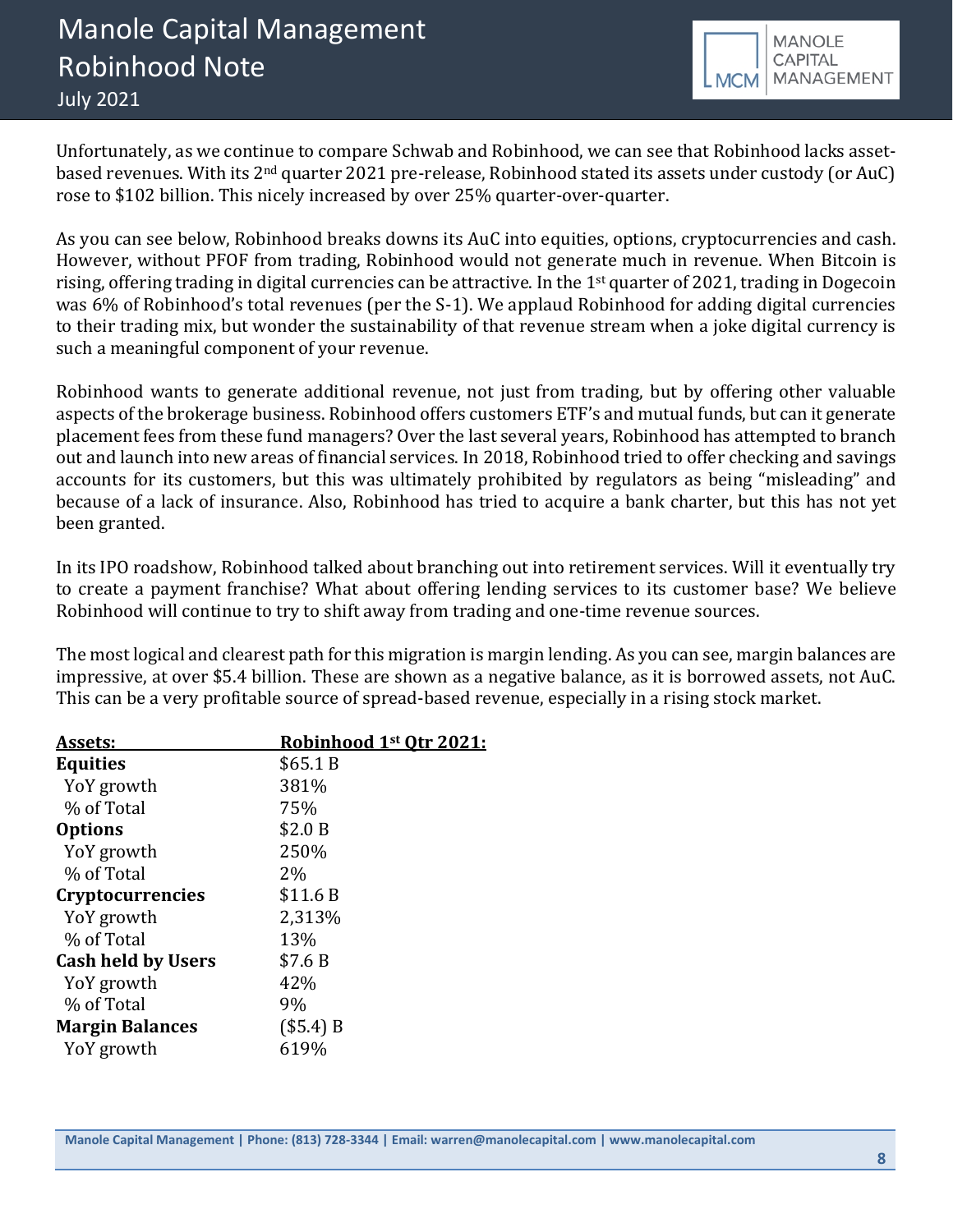

We are curious if all of Robinhood's youngest customers truly understand leverage and the potential dangers of reckless trading. This is why we asked this exact question in our 4th annual Gen-Z Brokerage survey. If you would like to read our "*What Gen-Z Thinks About the Brokerage Business",* you can read that 14-page note [by clicking here.](https://b9f3c509-36e7-4c54-97bf-174f29a2aa48.filesusr.com/ugd/43315f_4b5a59e1734a4363bbf44f67561cabd0.pdf) Unfortunately, discussing options and margin lending leads us to the tragic story of Alex Kearns.

#### Alex Kearns:

Most have heard the tragic story of 22-year-old Alex Kearns, but we believe it is worth repeating. Kearns initially funded his Robinhood account with \$5,000 from his grandparents and a lifeguarding job. Kearns quickly asked for and received margin and option capabilities and his Robinhood account ballooned in size.

On June 11th, 2020, Kearns account reflected a negative balance of (\$730,000). At 3:26am, an automated email from Robinhood demanded "immediate action" and stated that Kearns needed to provide an additional \$170,000 of capital. Kearns reached out to Robinhood customer support and said *"I was incorrectly assigned more money than I should have, my bought puts should have covered the puts I sold. Could someone please look into this?"* 

He received an automated message response that said *"Thanks for reaching out to our support team! We're working on this, and we will get back to you as soon as possible".* There was no better customer service mechanism in place, no telephone call…nothing!

Kearns left a note to his parents asking, "*How was a 20-year-old with no income able to get assigned almost \$1 million worth of leverage?"* The tragedy of this story is that Kearns committed suicide, when he thought his losses were insurmountable. Making matters worse, the losses were incorrectly shown on his phone and Keane was not down \$730,000.

The entire customer experience was botched, and it represents a sad story of how rules should be in place to protect younger investors from making mistakes. Did Robinhood properly ask Kearns if he had the necessary experience to trade options? Was Robinhood steering customers into options since those still generated excellent fees? We hope not, but there are lawsuits and regulations coming on this subject.

Not all customers understand the risks associated with margin and options, so this capability needs to be closely watched. We have heard additional stories of certain young and inexperienced investors not fully understanding option trading and quickly getting "in over their head". We worry that more and more Gen-Z investors (that primarily open accounts at Robinhood) are utilizing margin lending and complex options trading strategies.

# Net New Assets (NNA):

One of our favorite metrics to follow is new client assets or net new assets coming into Schwab. This tends to tell us what market share or wallet share a firm is able to produce. If it is bringing in NNA's from retail accounts or through advisors, Schwab has a larger asset base to eventually monetize. Robinhood is not yet at the point where it is releasing NNA's, but Schwab is. Here's the monthly, quarterly and annualized NNA growth Schwab is generating.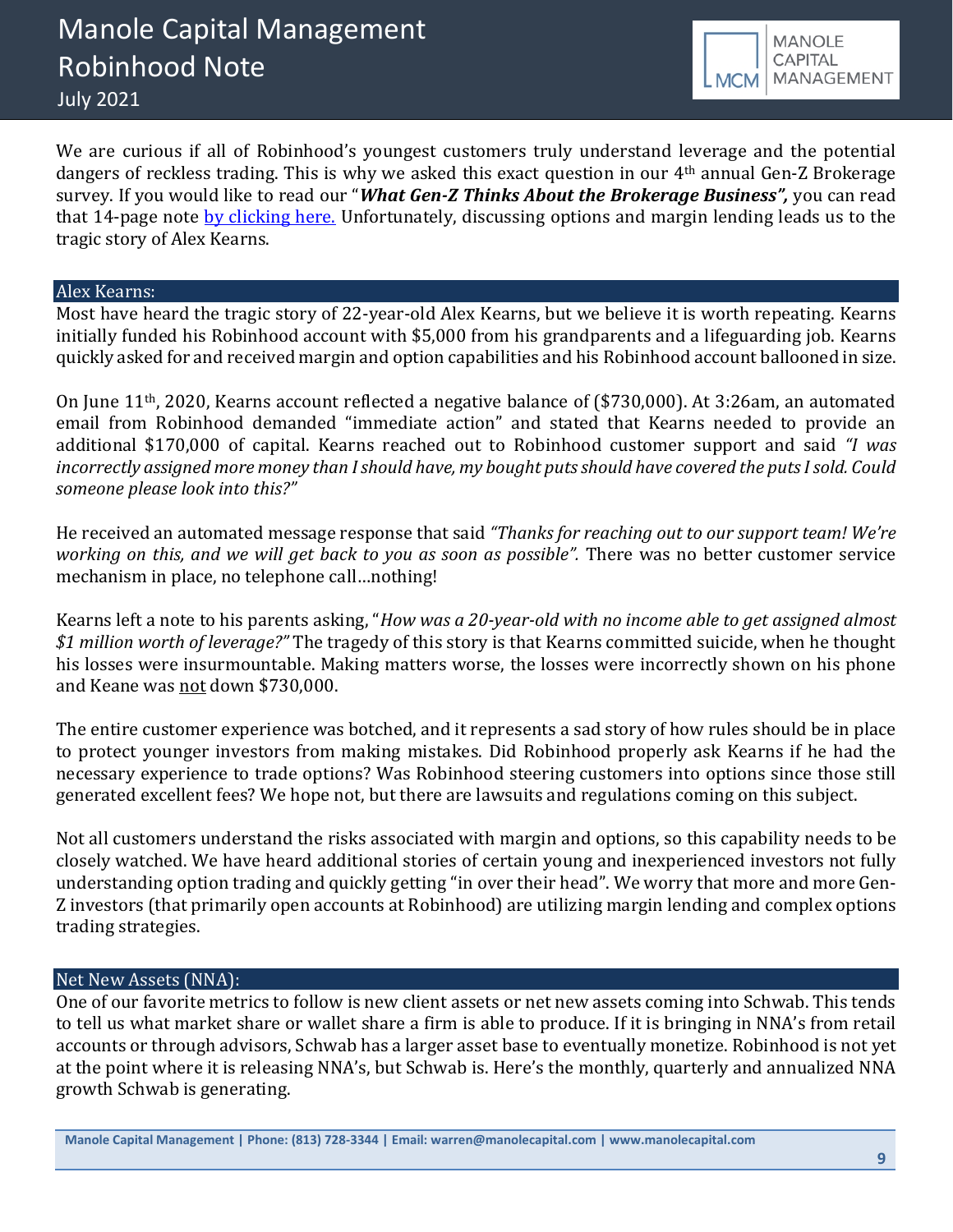| <b>New Assets:</b>       | Schwab 2 <sup>nd</sup> Otr 2021: |
|--------------------------|----------------------------------|
| <b>June 2021 NNA</b>     | \$43.5 B                         |
| MoM growth               | 55%                              |
| <b>Annualized NNA</b>    | \$522 B                          |
| <b>Investor Services</b> | \$44.5 B                         |
| YoY growth               | (61%)                            |
| % of Total NNA           | 41%                              |
| <b>Advisor Services</b>  | \$64.3 B                         |
| YoY growth               | 164%                             |
| % of Total NNA           | 59%                              |
| <b>Total NNA</b>         | \$109 B                          |
| <b>Run Rate NNA</b>      | \$436 B                          |

#### Accounts:

Over the next few pages, we will break down Schwab and Robinhood into various metrics – on an account basis. We want to understand the average account size. How much revenue or profits each funded account generates?

As the data shows, Schwab has roughly 36 million accounts representing \$7.5 trillion in assets. That equates to an average account size of over \$210,000. Using a straight average can be deceiving, but that is Schwab's quarterly account size. We have seen estimates that the average Brokerage account is well over \$300,000 at Schwab, with Advisor accounts larger than typical Retail clients. Also, we can appreciate that Corporate Retirement accounts and Banking accounts tend to be much smaller than Brokerage accounts.

| Accounts:               | Schwab 2 <sup>nd</sup> Qtr 2021: |
|-------------------------|----------------------------------|
| <b>Active Brokerage</b> | 32,265,000                       |
| QoQ growth              | $1\%$                            |
| YoY growth              | 125%                             |
| % of Total              | 90%                              |
| <b>Banking</b>          | 1,574,000                        |
| QoQ growth              | (2%)                             |
| YoY growth              | 8%                               |
| % of Total              | 4%                               |
| <b>Corp Retirement</b>  | 2,149,000                        |
| QoQ growth              | $2\%$                            |
| YoY growth              | 25%                              |
| % of Total              | 6%                               |
| <b>Total Accounts</b>   | 35,988,000                       |
|                         |                                  |

**Manole Capital Management | Phone: (813) 728-3344 | Email: warren@manolecapital.com | www.manolecapital.com**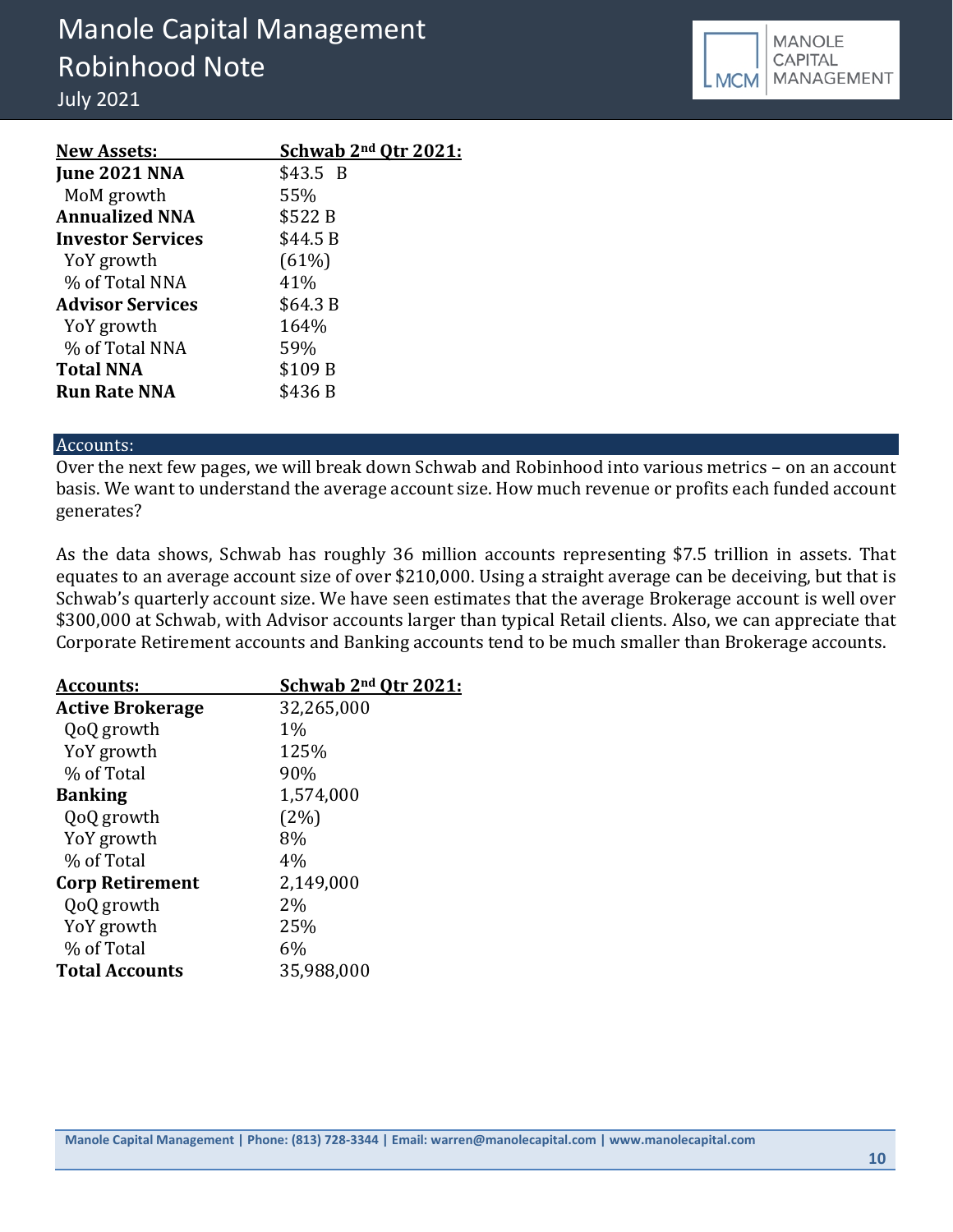# Manole Capital Management Robinhood Note July 2021

As you can see in this Robinhood chart, funded accounts have steadily marched higher from 2013 to 2017, but really began to explode higher in 2018 to 2020.

In 2020, Robinhood ended the year with 12.5 million accounts that was up 143% yearover-year. This impressive growth can be attributed to adding products and services like crypto trading and fractional shares.

| Robinhood                                                                                                           |                                      |                                                 |                                            |                                               |                                                      | <b>JOIN NET CUTTURING</b><br><b>Funded Accounts</b>                                                                  |    |
|---------------------------------------------------------------------------------------------------------------------|--------------------------------------|-------------------------------------------------|--------------------------------------------|-----------------------------------------------|------------------------------------------------------|----------------------------------------------------------------------------------------------------------------------|----|
| In under 8 years, Robinhood has<br>helped over 12.5M customers<br>take greater control of their<br>financial lives. |                                      |                                                 |                                            |                                               |                                                      |                                                                                                                      |    |
| <b>40K</b>                                                                                                          | 300K<br>Robinhood launches<br>on iOS | <b>700K</b><br>Robinhood launches<br>on Android | 1.9M<br>Robinhood adds<br>Instant Deposits | 3.3M<br>Robinhood adds<br>Web, Referrals, and | 5.1M<br>Robinhood aguires<br>Snacks, adds Crypto     | 12.5M<br>Robinhood launches<br>Cash Management,                                                                      |    |
|                                                                                                                     |                                      |                                                 | and launches<br>Robinhood Gold             | Options trading                               | trading and<br>launches own.<br>self-clearing system | Fractional Shares,<br>Recurring<br><b>Investments, Voice</b><br>Support and<br>infrastructure<br><i>improvements</i> |    |
| 2013<br>2014                                                                                                        | 2015                                 | 2016                                            | 2017                                       | 2018                                          | 2019                                                 | 2020                                                                                                                 | Q1 |

| <b>Funded Accounts:</b> | Robinhood 1st Otr 2021: |
|-------------------------|-------------------------|
| <b>Accounts</b>         | 18,000,000              |
| QoQ growth              | $1\%$                   |
| YoY growth              | 125%                    |

The key metric Robinhood investors appear to be enamored with is accounts. In over a few years, it is remarkable that Robinhood has been able to grow its funded accounts to roughly ½ that of Schwab's. However, just as we mentioned, not all accounts are equal and as valuable as others.

Robinhood Gold is their accounts that are offered in-depth research, instant access to deposits, as well as profitable margin lending. These are higher value clients, where Robinhood has the opportunity to generate more revenue per account. From our perspective, we do not view this offering as being incrementally better than a normal account at Schwab, TD Ameritrade, Interactive Brokers, Fidelity or E\*Trade. Going forward, we would like to see Robinhood break out the number of funded accounts into Gold versus non-Gold accounts.

Robinhood, with 18 million funded accounts and \$80.9 billion in AuC, averages out at \$4,500. If we use the 2nd quarter estimates Robinhood provided, AuC increased to \$102 billion and accounts climbed to 22.5 million. That implies quarter-over-quarter growth in accounts of 25% and an average account size of \$4,533. If we compare this to Schwab, the average account is nearly  $1/47$ <sup>th</sup> the size. In a FINRA enforcement letter back in February of 2021, it claimed that the median customer at Robinhood was only \$240 per account. Considering how small that is to our  $1<sup>st</sup>$  quarter and  $2<sup>nd</sup>$  quarter calculates, we will use that \$4,500 average account size in our comparisons versus Schwab. While the account size is small today, Robinhood investors are betting on retention of these Gen-Z and Millennial customers, as well as good growth of assets per account.

Also, we want to dissect the revenue per account. In its SEC S-1 filing, Robinhood states that its 1<sup>st</sup> quarter 2021 average revenue per user (ARPU) is \$137. Using 18 million of funded accounts and using run-rate revenue of \$2.1 billion, we calculate an ARPU of \$116. If we use the mid-point of the 2<sup>nd</sup> quarter revenue range of \$560 million and annualize it over 22.5 million funded accounts, we calculate an ARPU of only \$100.



**Manole Capital Management | Phone: (813) 728-3344 | Email: warren@manolecapital.com | www.manolecapital.com**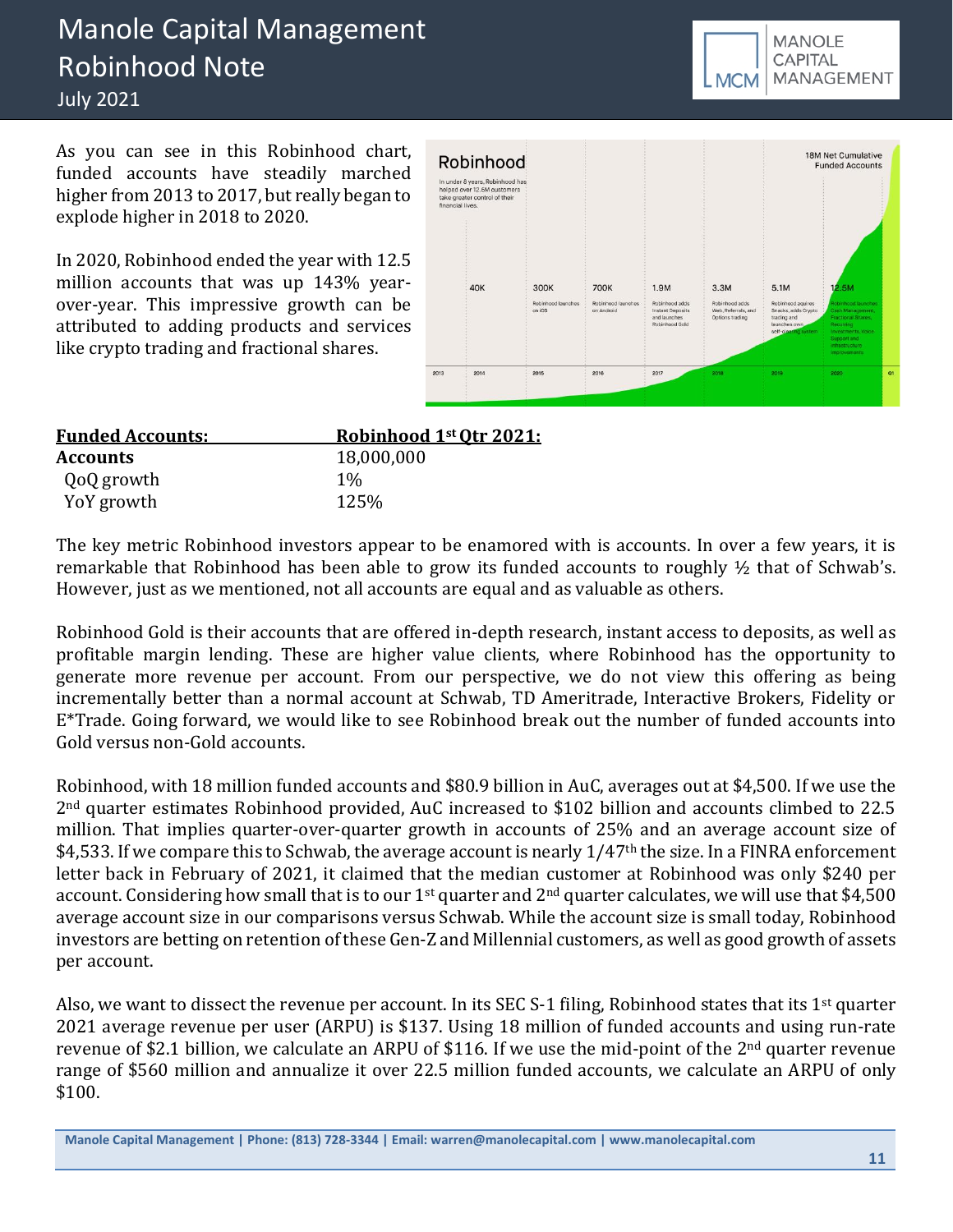

How does that compare to Schwab? There are material differences between retail versus advisor versus retirement accounts, but we will simply use their 36 million total accounts. Using a 2<sup>nd</sup> quarter run-rate revenue of over \$18 billion, Schwab's ARPU is over \$500 or 5x's Robinhood's level.

# Profitability:

As we have stated several times, we tend to focus our attention on profitability, not just revenue. Schwab continues to post stellar profitability margins (44.6% in the 2nd quarter of 2021) and has generated 25 straight quarters in excess of 35% pre-tax profit margins.

| <b>Profits:</b>                  | Schwab 2 <sup>nd</sup> Qtr 2021: |
|----------------------------------|----------------------------------|
| <b>Adj Net Income</b>            | $$1,483$ m                       |
| YoY growth                       | 100%                             |
| <b>Adjusted Profit Margin</b>    | 44.6%                            |
| YoY growth (in bps)              | $+460$ bps                       |
| <b>Return on Tangible Equity</b> | 20%                              |
|                                  |                                  |
| <b>Profits:</b>                  | Robinhood 1st Qtr 2021:          |
| <b>Net Income</b>                | $($1,445)$ m                     |
| <b>GAAP EBITDA</b>               | $($1,426)$ m                     |
| Adj EBITDA                       | \$114.8 m                        |
| <b>Adjusted EBITDA Margin</b>    | 22%                              |

Excluded from EBITDA are \$9 million of quarterly share-based compensation and \$1.492 billion of a change in the fair value of convertible notes and warrant liabilities. After years of adjusted EBITDA losses, Robinhood appeared to turn the corner in 2020. Was it due to the remarkable growth in retail trading and meme stock popularity? Only time will tell if this is sustainable.

Once again, we want to compare the profitability per account of Schwab versus Robinhood. Schwab's runrate net income per account calculates to \$165. Robinhood adjusted EBITDA profitability (not apples-toapples) per account is \$26, which is less than  $1/6$ <sup>th</sup> as profitable.

### Looking Forward:

Robinhood continues to grow impressively, especially on the new account front. That level of growth will eventually slowdown, but it is running "very hot". Is this being fueled by a strong stock market, up +18.5% this year and +18.4% last year? Is this growth coming from inexperienced, but engaged Gen-Z and Millennials? Is it being driven by meme stocks? Once again, our "*What Gen-Z Thinks About the Brokerage Business?"* research note sheds like on this subject.

As our research and survey concluded, Robinhood is mostly succeeding due to its excellent UI (user interface) and easy-to-use mobile-based trading platform. Historically, the online brokers have been able to generate new accounts by heavily advertising on CNBC or Bloomberg or business TV. During the 2<sup>nd</sup> quarter of 2021, Schwab spent \$128 million on advertising and market development, which was up 83% year-over-year and 10% quarter-over-quarter. This level of spending annualizes to over \$500 million per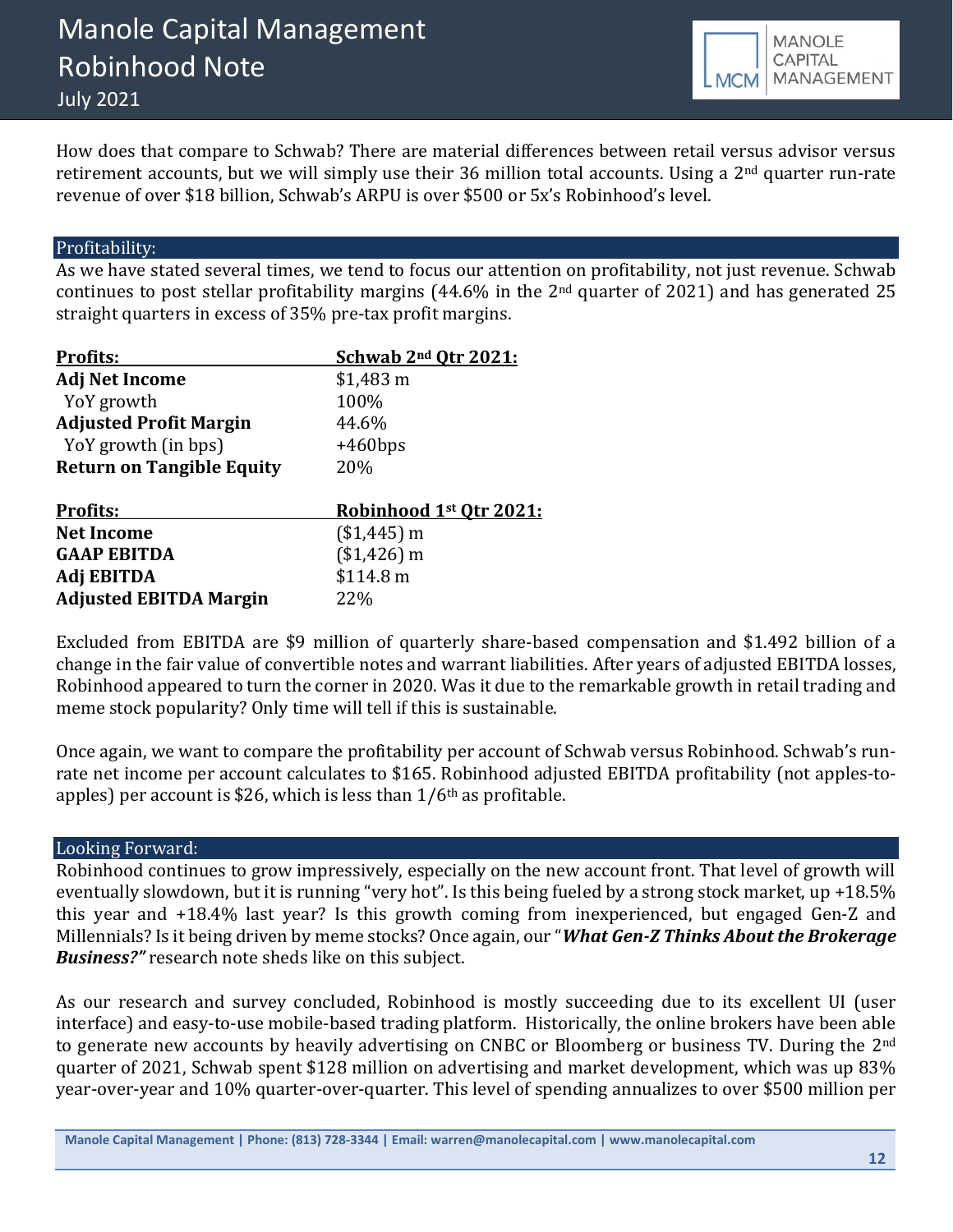

year or 2.8% of total revenue. While this has been higher (both absolute and relative to revenues), it is still a large amount of money. Does Robinhood plan on advertising more? Well, it probably spent \$5.5 million on its first 30-second TV ad during the February 2021 NFL Super Bowl. We believe that a publicly-held Robinhood will look to dramatically increase its marketing and TV spending.

Also, running a brokerage firm can require costly infrastructure, real estate and operation costs. We have heard from Interactive Brokers that there's a cost per account to properly serve its clientele.

| <b>Comp Table:</b>         | Price $(7/26/21)$ : | <b>Market Cap:</b> | P/E'22: |
|----------------------------|---------------------|--------------------|---------|
| Schwab                     | $$67.85/s$ hare     | \$128 B            | 18.5x   |
| <b>Interactive Brokers</b> | \$60.50/share       | \$25B              | 19.4x   |
| Robinhood                  | \$38 to \$42/share  | $\sim$ \$35 B      | n/a     |

• *This is based off of 835 million commons shares, not including any possible underwriter purchases*

The balance sheet at Robinhood has been strengthened and will get a much-needed boost and \$2 billion infusion from this IPO. However, Robinhood's broker-dealer subsidiary is far from the best example of a fortress balance sheet. The bulk of its assets are \$4.8 billion of cash, \$5.4 billion of receivables from users and working capital of \$5.7 billion. Liabilities are \$8.9 billion, redeemable convertible preferred stock is \$2.2 billion, payables to users is \$5.9 billion and there's a deficit in stockholders equity of (\$1.5) billion. The IPO will strengthen Robinhood's balance sheet and allow it to better operate going forward. We are sure that Vlad does not want to repeat the late-January 2021 forced capital raise and clearing issues.

#### Price Target:

With its IPO this week, we expect the share price to rocket higher. For us, at a \$35 billion valuation, Robinhood simply does not make sense.

We anticipate the dozen or so sell-side analysts that will cover Robinhood will highlight the attractiveness of the mobile-based platform and the growing attractiveness to Gen-Z investors. We expect to see them launch coverage with "buy" ratings and price targets based off of 2025 to 2030 projections. We can appreciate the need to go out 5 plus years on Robinhood, but we think there is significantly more risk than reward on this story. Assuming you believe it is worth \$35 billion, you need this management team to execute flawlessly. Did we mention that CEO Vlad Tenev is 34 years old and co-founder Baiju Bhatt is just 36?

Owners of Robinhood also need the SEC investigation into PFOF to disappear. We aren't willing to make that bet and know that Chairman Gensler can be a "bulldog", from his prior leadership of the CFTC. We think Robinhood has more downside risk, than upside potential. We will now attempt to show you how we arrive at our price target.

As we always do, we want to try and quantify our price target. In terms of a price target for Robinhood, we would begin to sharpen our pencil on owning some shares around \$20 to \$25 per share or an implied market capitalization of \$15 to \$20 billion.

**Manole Capital Management | Phone: (813) 728-3344 | Email: warren@manolecapital.com | www.manolecapital.com**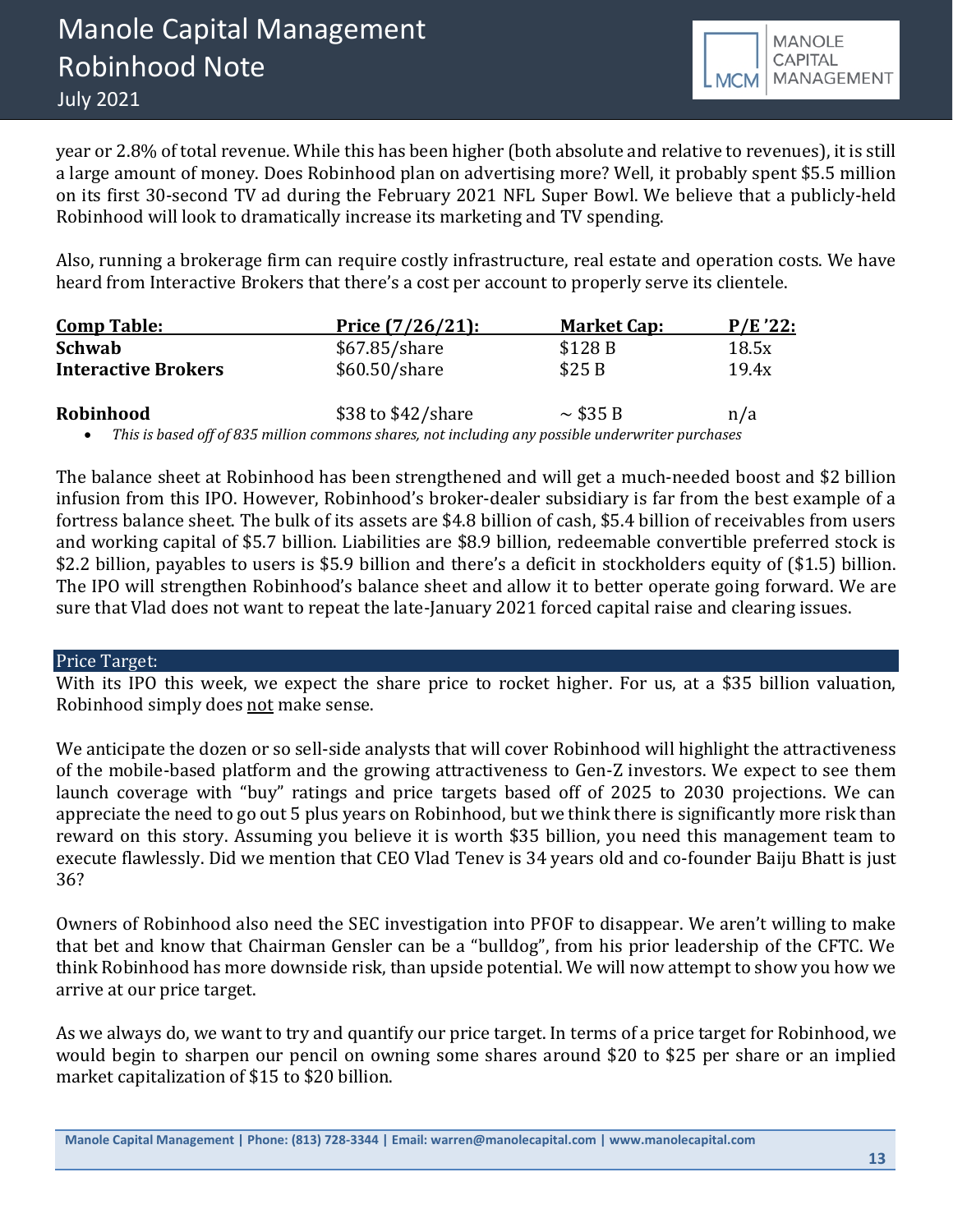

What is our back-of-the-envelope on this \$20 billion target? Simply, it equates to roughly \$900 per account. This seems fair, but would still not provide much in terms of downside protection, in case PFOF gets banned. When one considers each account is only \$4,500 in size, generating an ARPU of only \$100 and they have fairly little in profit per account, we would not feel comfortable paying much more than this per account. In our opinion, Schwab should and does trade at a premium (on an account basis) versus Robinhood at a \$20 billion valuation.

Now, let's arrive at this target from another methodology. Let us assume Robinhood can grow its 22.5 million funded accounts by another 25% to 30% next year. That would have Robinhood exiting 2022 with nearly 30 million accounts. Also, let us model in profitability (on an adjusted EBITDA basis) doubling from \$26 per account up to \$50 per account. We believe that would be an aggressive estimate, considering Robinhood's need to increase spending and expenses. However, let us model in this improving scenario. This would generate \$1.5 billion in adjusted EBITDA for Robinhood and we believe a fair forward EBITDA multiple would be in the 14x range or \$20.5 billion. With an expected market cap of \$35 billion, we believe Robinhood has a downside target of over (40%).

Conclusion:



Robinhood has done an admirable job of building out a trading platform, appealing to the growing Gen-Z and Millennial demographic. It seems to be genuinely interested in helping young people learn about savings and investing. We think it is great that Robinhood's motto *"is to democratize finance for all."*, as that is quite admirable.

We anxiously wait for Robinhood's IPO this week. We expect it will be a "hot" deal, but it simply isn't for us.

We are long-term investors, seeking companies that have both attractive fundamentals, as well as a compelling valuation. We do not believe that Robinhood can maintain this level of growth and we do not believe the valuation is terribly attractive either. On a per account basis, Schwab's accounts are 47x larger in size, generate 4.3x more in revenue and also 6.5x the profits of Robinhood.

Robinhood is at an interesting point in time. We expect its expenses will need to dramatically increase as it looks to market itself and build out its platform. Robinhood has incurred operating losses in each year since its inception in 2013 and we struggle to see it turning truly profitable in the next 1 to 2 years.

We worry about Robinhood's infrastructure. It has received numerous fines (FINRA, SEC, etc), as it seems to be unable to properly handle its enormous growth. Recently, it was fined \$10 million by New York regulators for cybersecurity problems. It has also received a \$65 million SEC fine for "misleading" its customers and a \$70 million fine (from FINRA) for technology and trading failures. Not only has it been heavily fined, but Robinhood has 15 putative class actions filed against it. In addition, over the last few years, Robinhood's platform has also been compromised. In 2020, over 2,000 customer accounts were allegedly accessed by unauthorized users.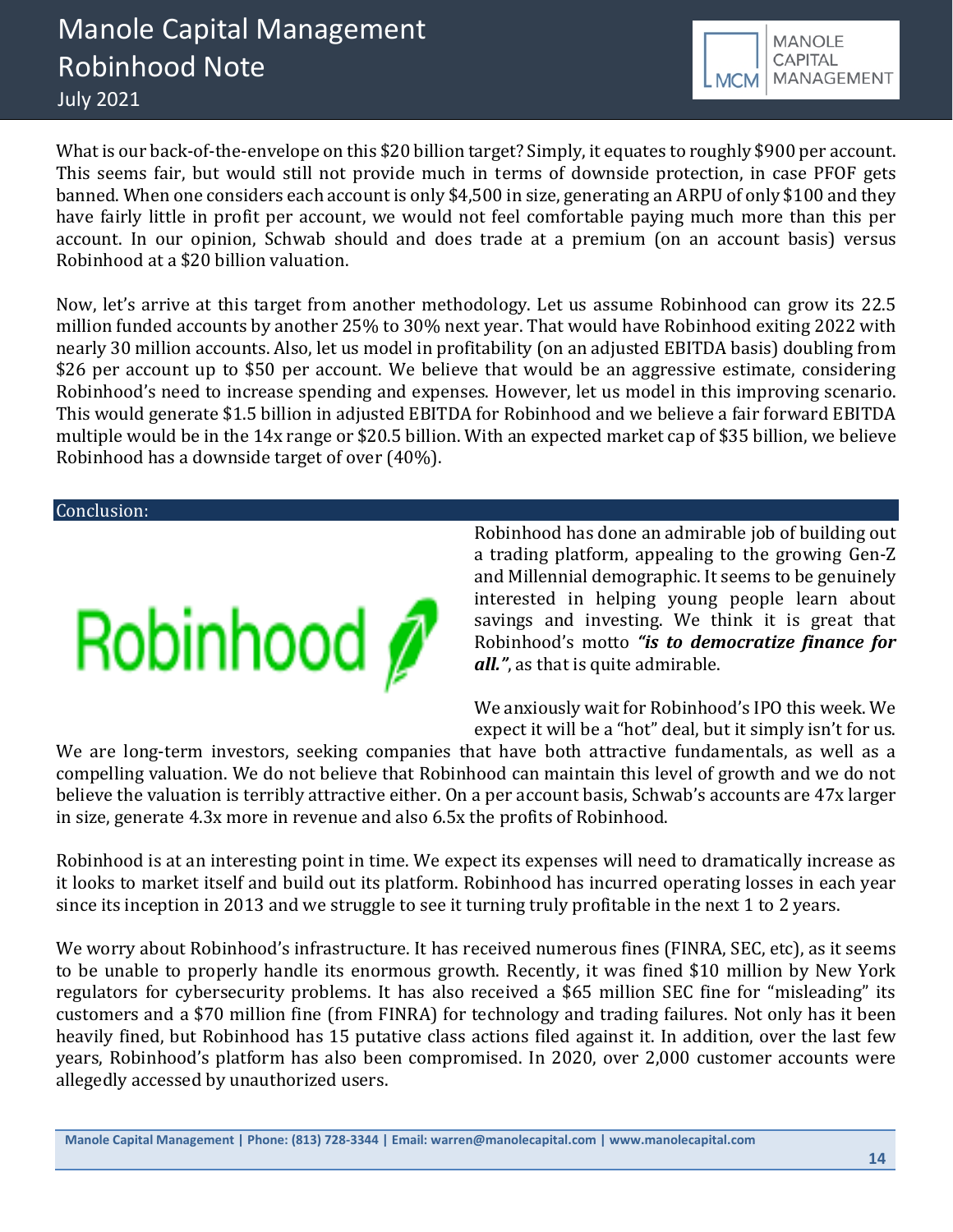

Bullish investors will claim that these are natural growing pains for any firm, but it just highlights how much Robinhood needs to invest in its operations. Unfortunately, these type of issues and negative publicity can offset all of the benefits of a great UI and mobile-based platform.

If we were to identify our biggest worry, it would be revenue diversification. As we stated earlier, over 80% of Robinhood's revenue stems from PFOF. With the SEC closely looking at this, we worry that regulatory pressures could materially impact Robinhood's business. There is no way that Robinhood can begin to charge its customers for equity trading, to offset lost PFOF revenue. Once the whole industry embraced "free" trading, we do not believe equity commissions can ever return.

Lastly, just like the market is trading Coinbase stock closely to that of Bitcoin, we believe Robinhood's stock will tightly correlate to retail trading and the overall meme stock universe. If the market climbs and volumes continue to climb higher, Robinhood's stock may work. If the market corrects, experiences volatility or volumes decline, we believe Robinhood will underperform. To state the obvious, we simply believe that Schwab or Interactive Brokers are better options for those seeking online brokerage exposure.

We look forward to speaking with you soon!

'/Awad

**Warren Fisher, CFA** CEO of Manole Capital Management